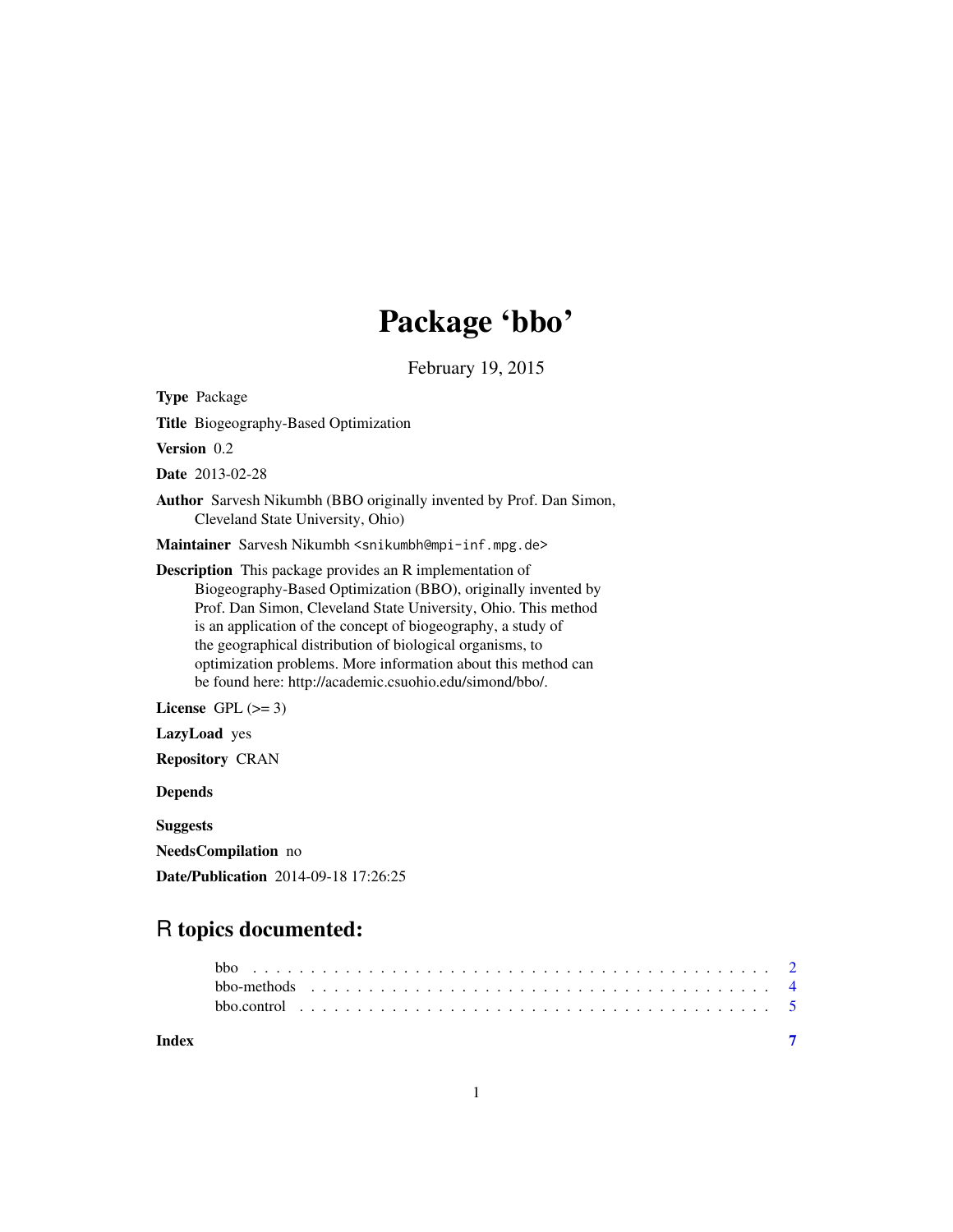### <span id="page-1-1"></span><span id="page-1-0"></span>Description

Solves global optimization problems via Biogeography-Based Optimization method.

#### Usage

bbo(fn, lower, upper, DisplayFlag = TRUE, RandSeed, control = bbo.control(), ...)

#### Arguments

| fn           | the function to be optimized (minimized).                                                                                                                                                                                                                                     |
|--------------|-------------------------------------------------------------------------------------------------------------------------------------------------------------------------------------------------------------------------------------------------------------------------------|
| lower, upper | two vectors specifying scalar real lower and upper bounds on each parameter<br>to be optimized, so that the i-th element of lower and upper applied to the i-<br>th parameter. The implementation searches between lower and upper for the<br>global optimum (minimum) of fn. |
| DisplayFlag  | TRUE or FALSE, whether or not to display, default is TRUE                                                                                                                                                                                                                     |
| RandSeed     | random number seed                                                                                                                                                                                                                                                            |
| control      | a list of control parameters; see bbo. control.                                                                                                                                                                                                                               |
|              | further arguments to be passed to fn                                                                                                                                                                                                                                          |

# Details

Given an objective function, this method performs biogeography-based optimization and returns the minimum cost for the given objective function.

#### Value

The output of the function bbo is a list containing the following elements: prop, a list of control parameters for BBO for the current run:

- pModify
- pMutate
- KEEP
- popSize
- maxGen
- numVar
- orderDep

minCost, a list containing the following elements:

- bestMember: the best set of parameters found.
- bestValue: the value of fn corresponding to bestMember.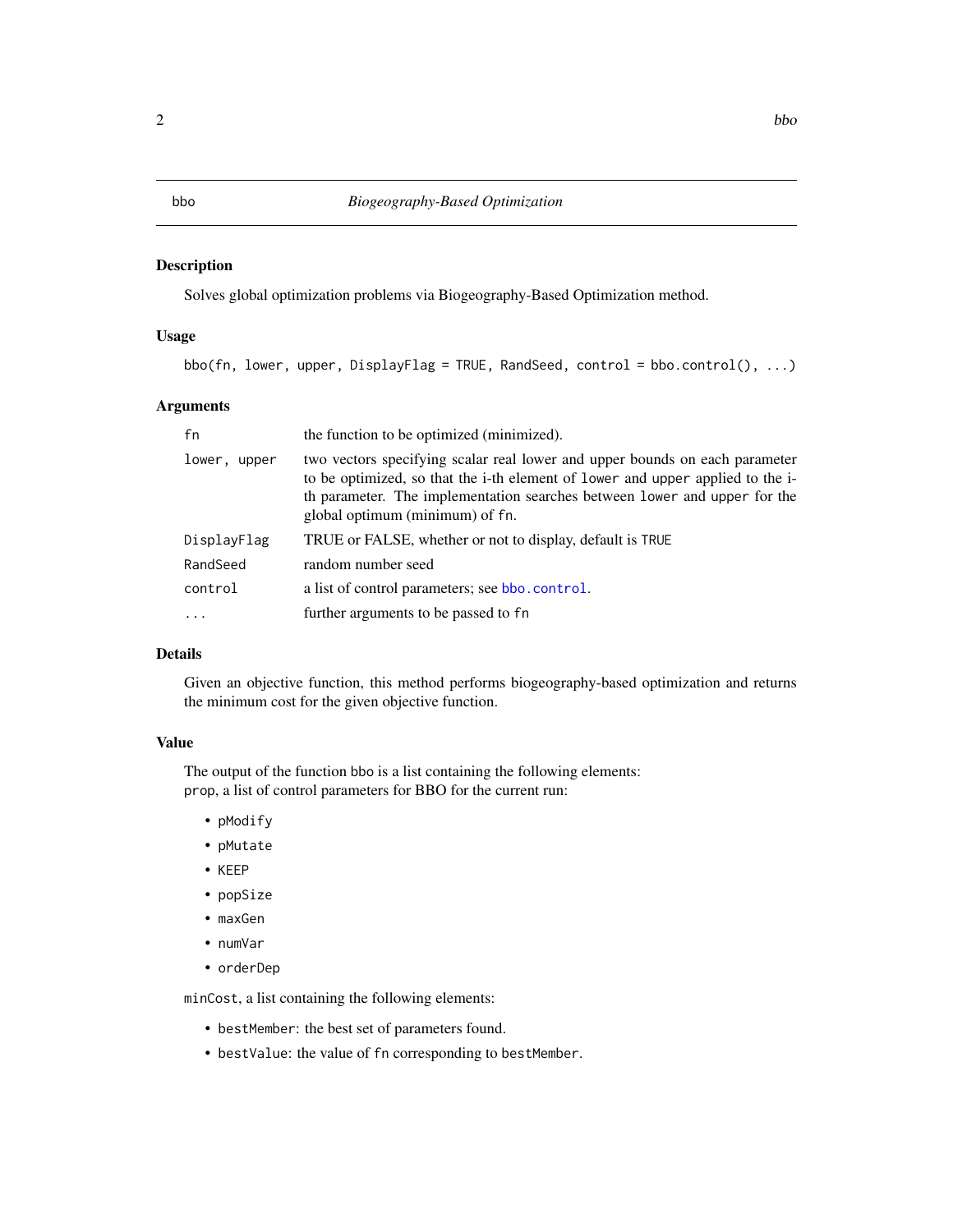<span id="page-2-0"></span>bestHabitat a list containing the following elements:

- itersBestValue: the best value of fn at each iteration.
- itersBestMember: the best member at each iteration.
- itersAvg: the average population cost at each iteration.

#### Author(s)

For package bbo: Sarvesh Nikumbh<snikumbh@mpi-inf.mpg.de> Maintainer: Sarvesh Nikumbh<snikumbh@mpiinf.mpg.de>

For BBO method: Prof. D. Simon, Cleveland State University, Ohio.

#### References

D. Simon, "Biogeography-Based Optimization", IEEE Transactions on Evolutionary Computation, vol. 12, no. 6, pp. 702-713, December 2008.

### See Also

[bbo.control](#page-4-1) for control arguments

#### Examples

```
## --------------------
## Rosenbrock function:
## --------------------
## It has a global minimum f(x) = 0 at (1,1).
## Kindly note that the first parameter passed to the
## objective function should be the vector of parameters
## to be optimized.
Rosenbrock \leq function(x){
  x1 \leftarrow x[1]x2 < - x[2]return( 100 \times (x2 - x1 \times x1)^2 + (1 - x1)^2 )
   }
bbo(Rosenbrock, -5, 5, control =
bbo.control(pMutate = 0.4,
numVar = 2,
popSize = 50,
KEEP = 5,
maxGen = 20)
```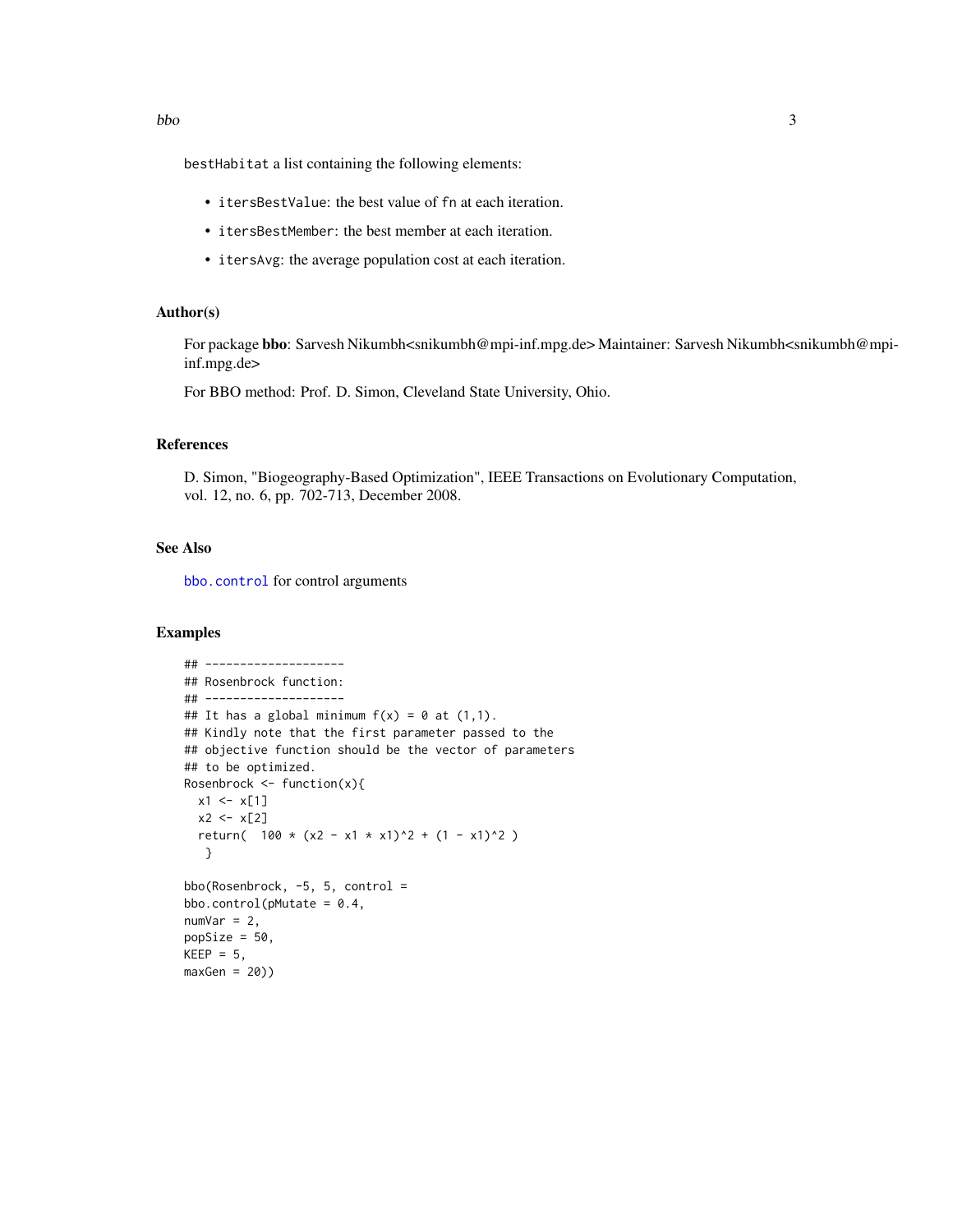<span id="page-3-0"></span>bbo-methods *bbo-methods*

#### **Description**

Methods for bbo objects.

#### Usage

```
## S3 method for class 'bbo'
summary(object, ...)
## S3 method for class 'bbo'
plot(x, plot-type = c("itersAvg", "itersBestValue"), ...)
```
#### **Arguments**

| object    | an object of class bbo; usually, a result of a call to bbo.                                                            |
|-----------|------------------------------------------------------------------------------------------------------------------------|
| x         | an object of class bbo; usually, a result of a call to bbo.                                                            |
| plot.type | should we plot the best member at each iteration, the best value at each iteration<br>or the intermediate populations? |
| $\ddotsc$ | any additional arguments to be passed to plot function                                                                 |

#### Details

Members of the class bbo have a plot method that accepts the argument plot.type. plot.type = "itersAvg" results in a plot of the parameter values that represent the lowest value of the objective function at each generation. plot.type = "itersBestValue" plots the best value of the objective function each generation.

A summary method also exists and returns the best parameter vector (habitat), the best value of the objective function, average cost of all habitats in the population at each iteration, best habitat at each iteration and the cost of the best habitats.

#### Note

Further details and examples of the R package bbo can be found look at the package's vignette by typing vignette("bbo").

Please cite the package in publications. Use citation("bbo").

#### Author(s)

For package bbo: Sarvesh Nikumbh<snikumbh@mpi-inf.mpg.de> Maintainer: Sarvesh Nikumbh<snikumbh@mpiinf.mpg.de>

For BBO method: Prof. D. Simon, Cleveland State University, Ohio.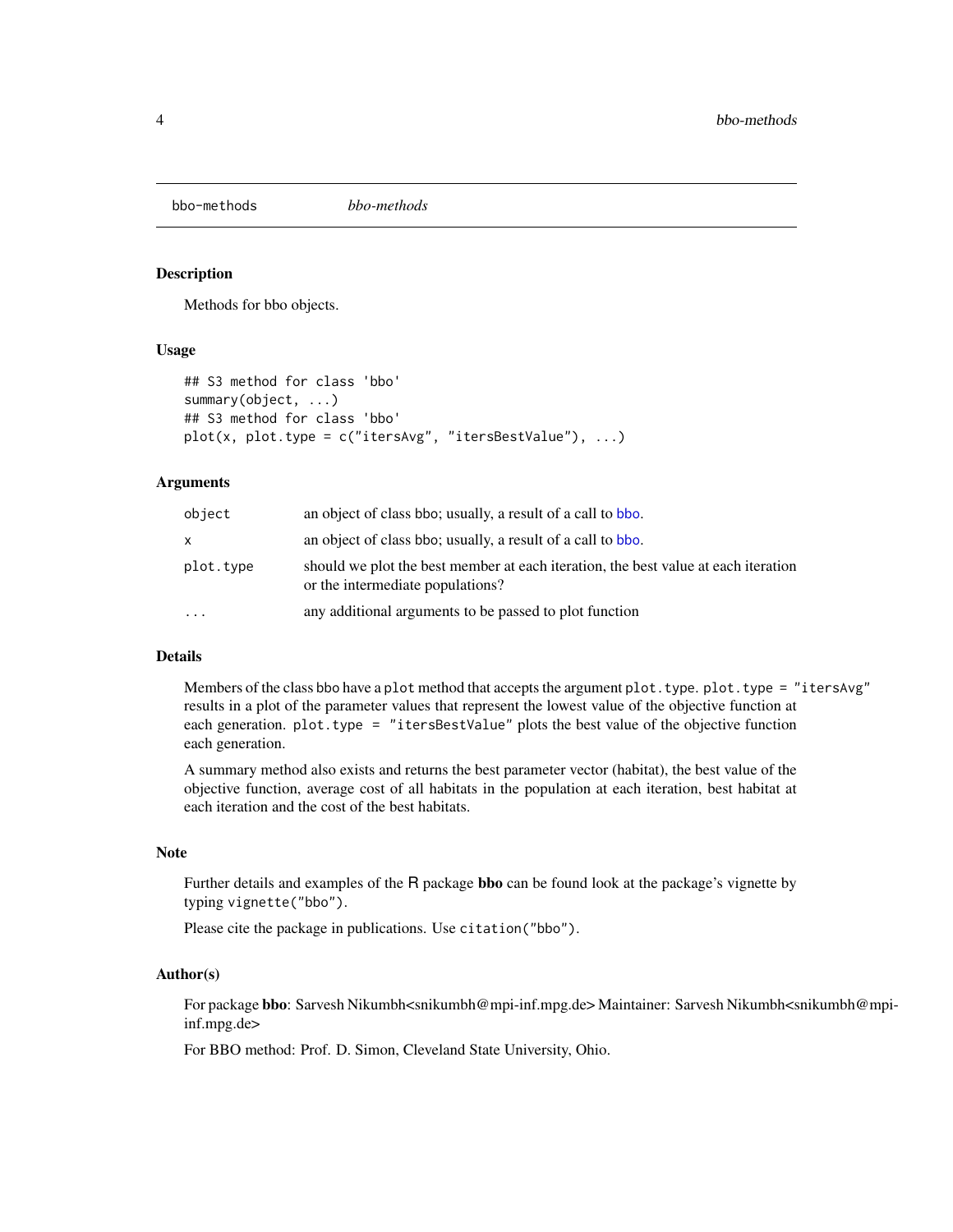#### <span id="page-4-0"></span>bbo.control 5

#### References

D. Simon, "Biogeography-Based Optimization", IEEE Transactions on Evolutionary Computation, vol. 12, no. 6, pp. 702-713, December 2008.

#### See Also

[bbo](#page-1-1) and [bbo.control](#page-4-1).

#### Examples

```
## --------------------
        ## Rosenbrock function:
        ## --------------------
        ## It has a global minimum f(x) = 0 at (1,1).
        ## Kindly note that the first parameter passed to the
        ## objective function should be the vector of parameters
        ## to be optimized.
        Rosenbrock <- function(x){
          x1 \leftarrow x[1]x2 < - x[2]return( 100 \times (x2 - x1 \times x1)^2 + (1 - x1)^2 )
        }
        sample.output.of.bbo <- bbo(Rosenbrock, -5, 5,
DisplayFlag = FALSE,
control = bbo.contrib(pMutate = 0.4,numVar = 2,
popSize = 50,
KEEP = 5,
maxGen = 20)## print the output information
bbo:::summary.bbo(sample.output.of.bbo)
## plot
bbo:::plot.bbo(sample.output.of.bbo, plot.type = "itersBestValue")
```
<span id="page-4-1"></span>bbo.control *Control various aspects of the BBO implementation*

#### Description

Allow the user to set some characteristics of the Biogeography-based optimization algorithm implemented in bbo.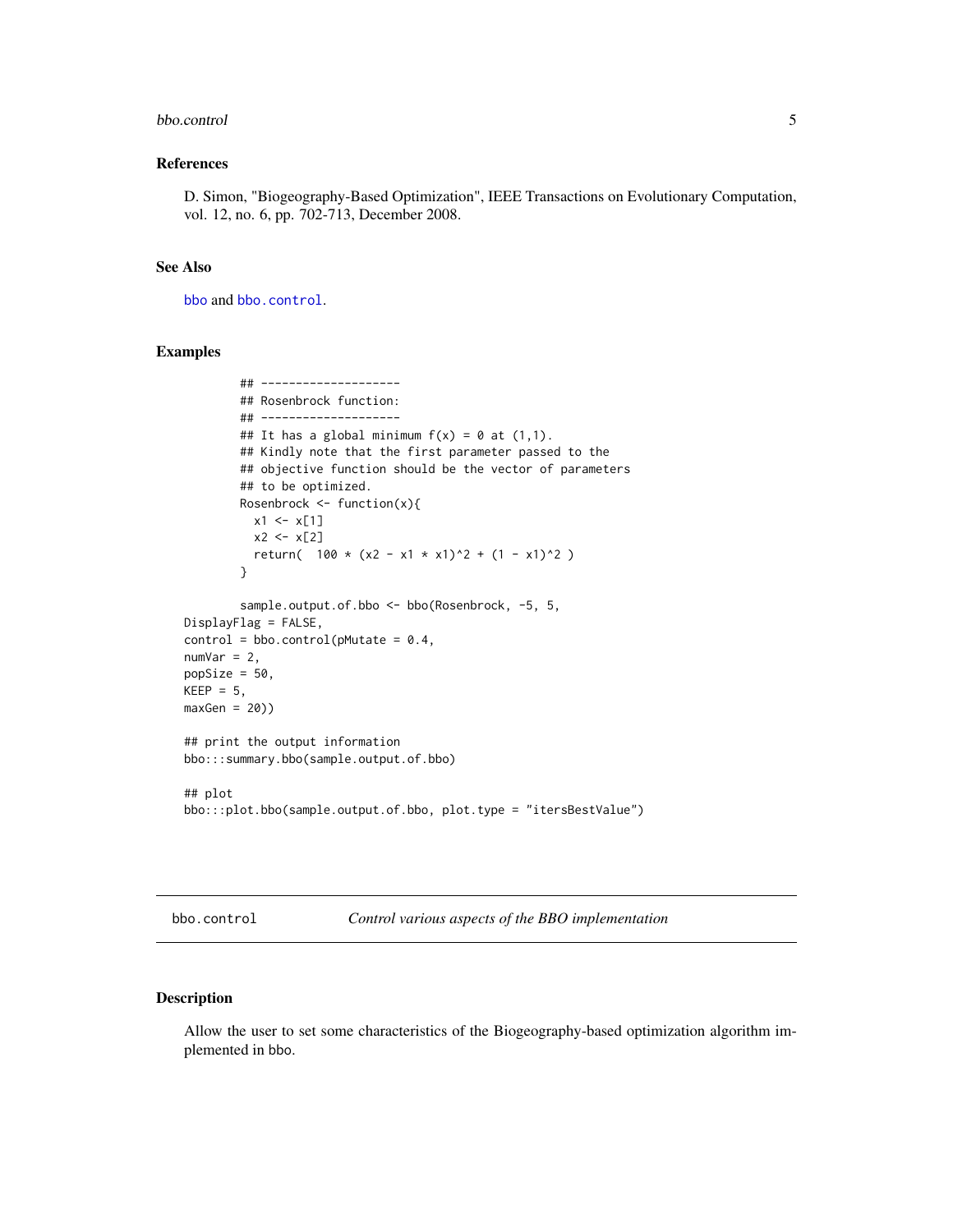#### Usage

```
bbo.control(pModify = 1, pMutate = 0.3, KEEP = 5,
popSize = 20,
maxGen = 20,
numVar = 2,
orderDep = TRUE)
```
# Arguments

| pModify     | habitat modification probability, between 0 and 1; default = $1$                                                                                                                 |
|-------------|----------------------------------------------------------------------------------------------------------------------------------------------------------------------------------|
| pMutate     | mutation probability; default $= 0.3$                                                                                                                                            |
| <b>KEEP</b> | elitism parameter: how many of the best habitats to keep from one generation to<br>the next; default $= 5$                                                                       |
| popSize     | population size ( <i>i.e.</i> , number of candidate solutions for every generation) default<br>$=$ 20. Kindly make sure that KEEP is never greater than popSize and not $\leq 0$ |
| maxGen      | number of generations; $default = 20$                                                                                                                                            |
| numVar      | number of variables in each population member (i.e., problem dimension); de-<br>fault $= 2$                                                                                      |
| orderDep    | TRUE/FALSE; whether order of the parameters of the habitat is to be main-<br>$tained$ ; $default = TRUE$                                                                         |

### Details

Control parameters for the [bbo](#page-1-1)

# Value

Returns a list with all the BBO algorithm parameters set

## Author(s)

For package bbo: Sarvesh Nikumbh<snikumbh@mpi-inf.mpg.de> Maintainer: Sarvesh Nikumbh<snikumbh@mpiinf.mpg.de>

For BBO method: Prof. D. Simon, Cleveland State University, Ohio.

#### References

D. Simon, "Biogeography-Based Optimization", IEEE Transactions on Evolutionary Computation, vol. 12, no. 6, pp. 702-713, December 2008.

#### See Also

[bbo.control](#page-4-1) for control arguments

#### Examples

```
ct <- bbo.control(pMutate = 0.4, popSize = 50, KEEP = 10, maxGen = 50, numVar = 2)
```
<span id="page-5-0"></span>